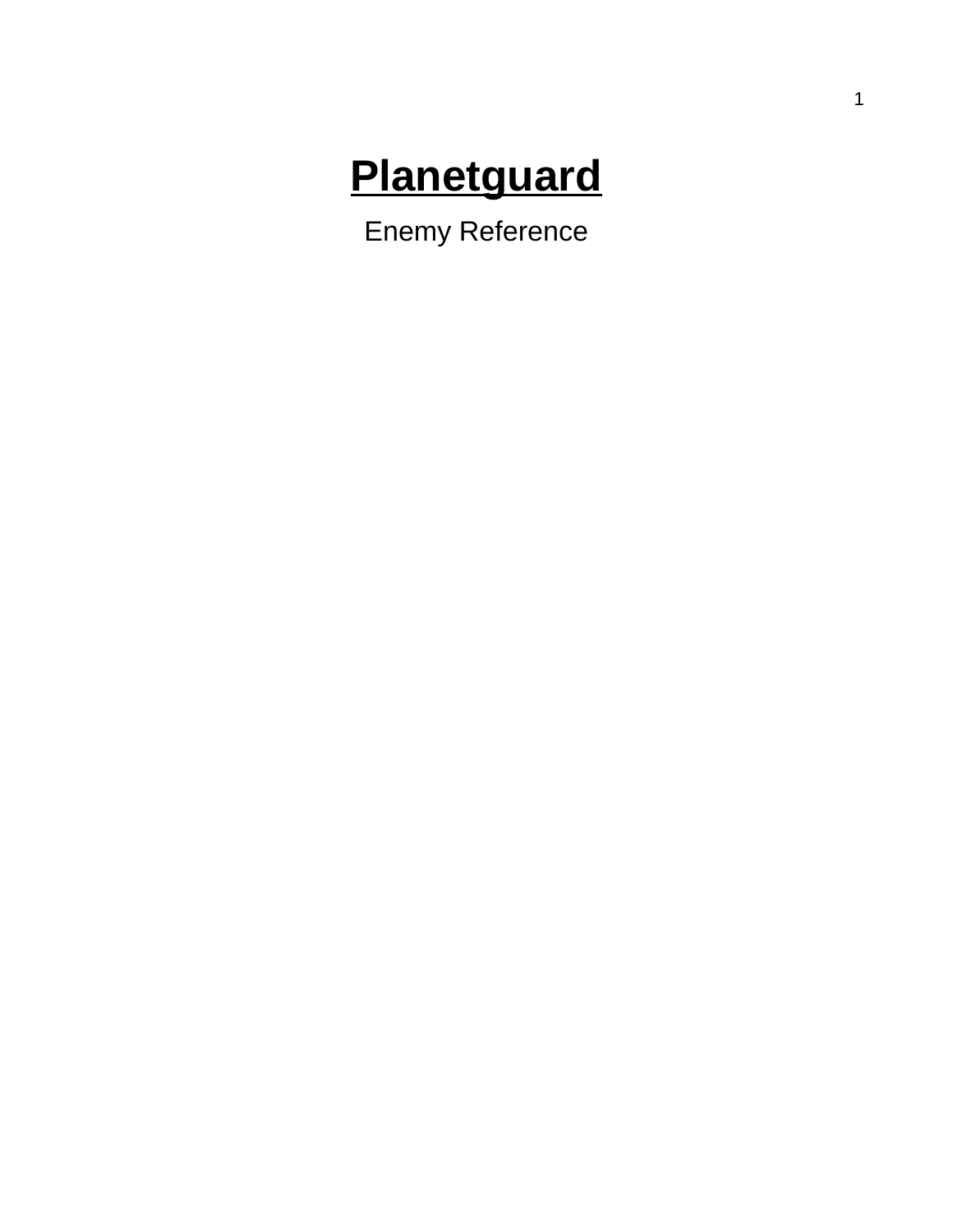## **Table of Contents**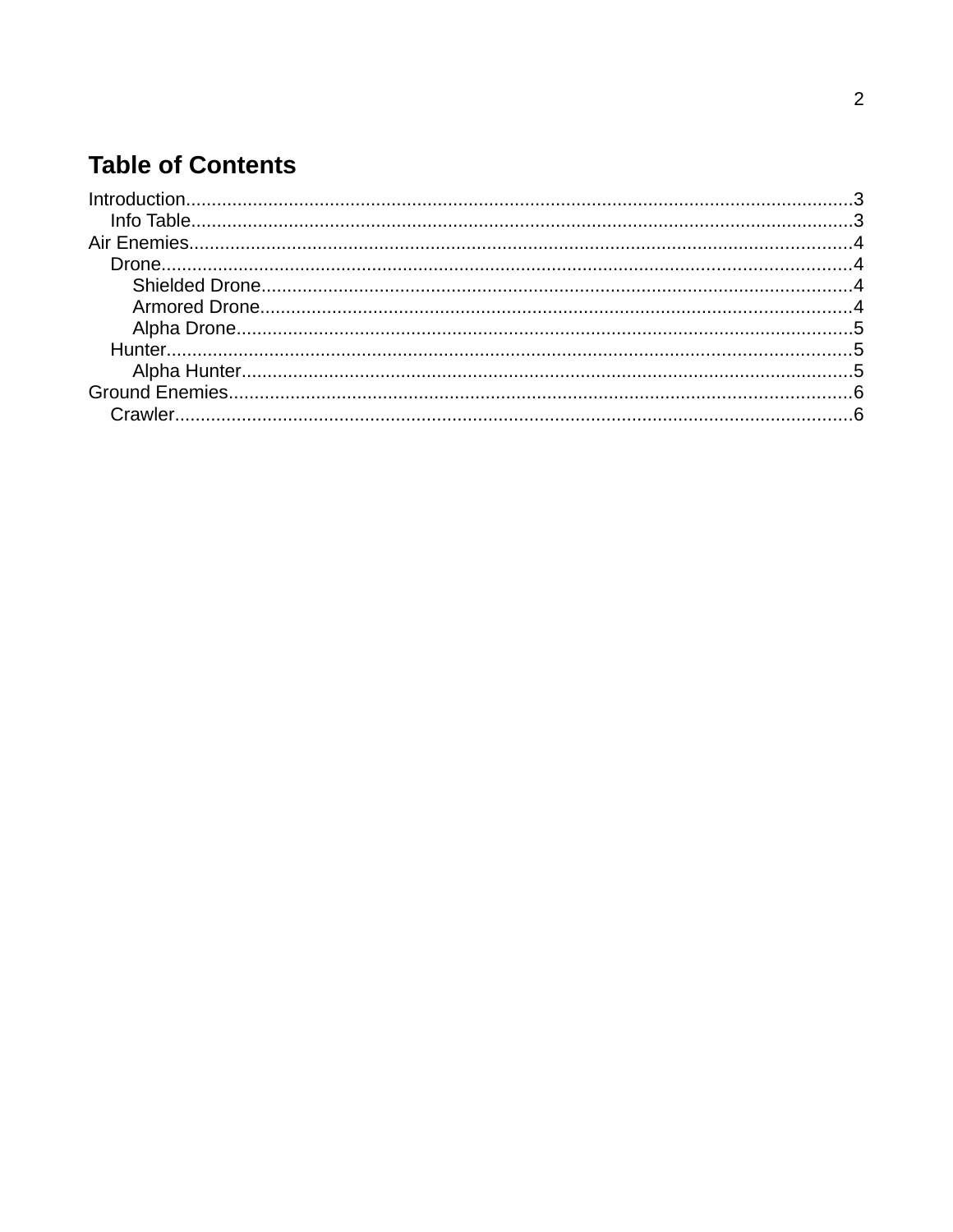# <span id="page-2-0"></span> **Introduction**

This document details all of the types of enemies that will be in Planetguard.

Specific values for stats will not be given. Instead more general values will be given as follows:

| None        |  |
|-------------|--|
| Very Low    |  |
| Low         |  |
| Medium-Low  |  |
| Medium      |  |
| Medium-High |  |
| High        |  |
| Very High   |  |

Stats will likely be subject to change as needed for balancing.

#### <span id="page-2-1"></span>**Info Table**

Each enemy will have a table with relevant information.

| <b>Description</b>  | A text description of the enemy for display in-game.           |
|---------------------|----------------------------------------------------------------|
| Type                | Whether the enemy is an Air or Ground unit.                    |
| Health              | How much health the enemy has.                                 |
| <b>Shield</b>       | The amount of Shields the enemy has.                           |
| Armor               | The amount of Armor the enemy has.                             |
| Damage              | How much damage the enemy generally deals.                     |
| Speed               | How fast the enemy moves.                                      |
| <b>Behavior</b>     | How the enemy behaves (attack patterns, other AI quirks, etc.) |
| <b>Design Notes</b> | Any additional notes.                                          |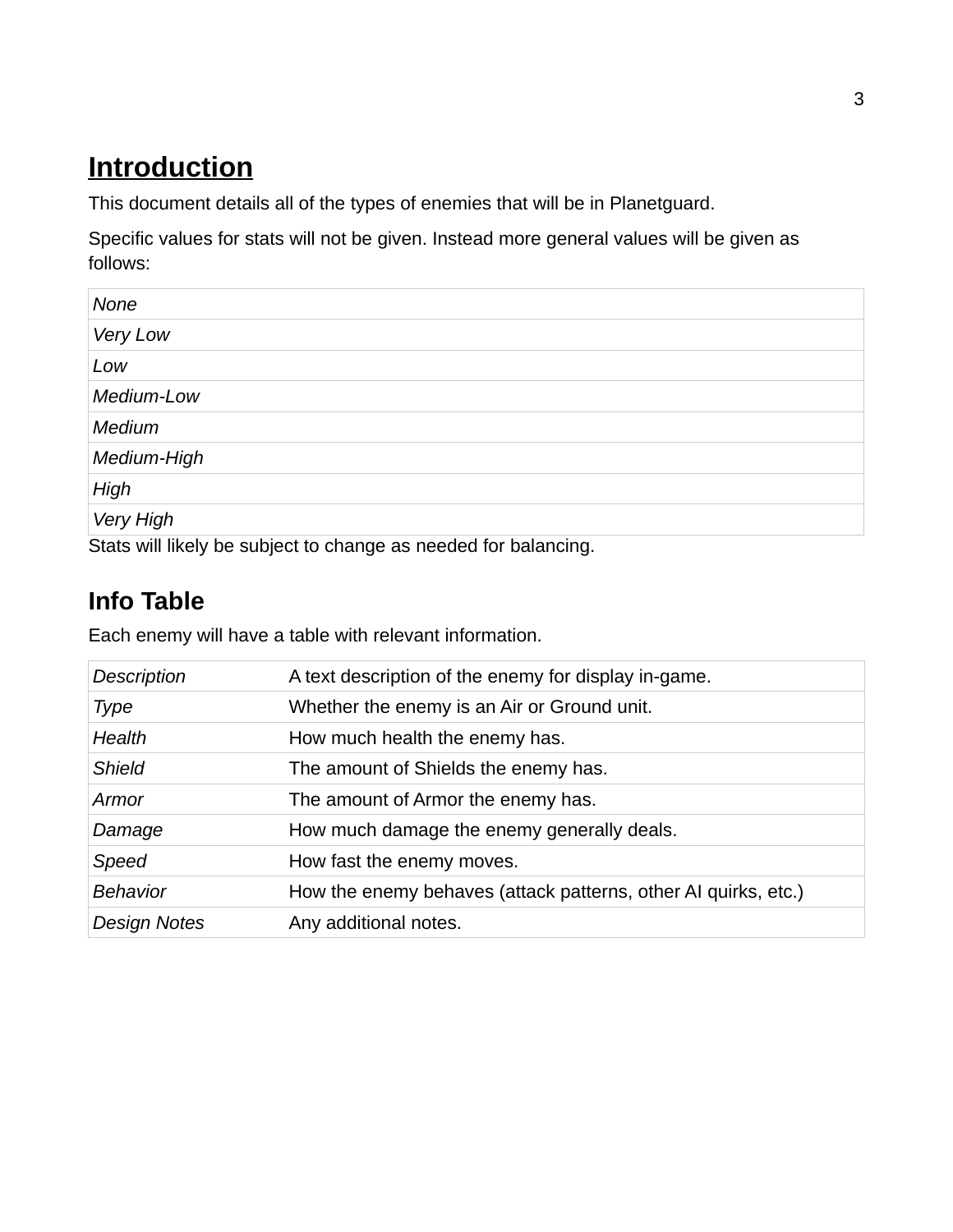# <span id="page-3-3"></span> **Air Enemies**

#### <span id="page-3-2"></span>**Drone**

| <b>Description</b> |                                                 |
|--------------------|-------------------------------------------------|
| Type               | Air                                             |
| Health             | Medium-Low                                      |
| Damage             | Medium-Low                                      |
| Speed              | Medium-Low                                      |
| <b>Behavior</b>    | Mainly attacks structures and non-player units. |

#### <span id="page-3-1"></span>**Shielded Drone**

| <b>Description</b> |                                                 |
|--------------------|-------------------------------------------------|
| Type               | Air                                             |
| Health             | Medium-Low                                      |
| <b>Shields</b>     | Medium-Low                                      |
| Damage             | Medium-Low                                      |
| Speed              | Medium-Low                                      |
| <b>Behavior</b>    | Mainly attacks structures and non-player units. |

#### <span id="page-3-0"></span>**Armored Drone**

| <b>Description</b> |                                                 |
|--------------------|-------------------------------------------------|
| Type               | Air                                             |
| Health             | Medium-Low                                      |
| Armor              | Medium-Low                                      |
| Damage             | Medium-Low                                      |
| Speed              | Medium-Low                                      |
| <b>Behavior</b>    | Mainly attacks structures and non-player units. |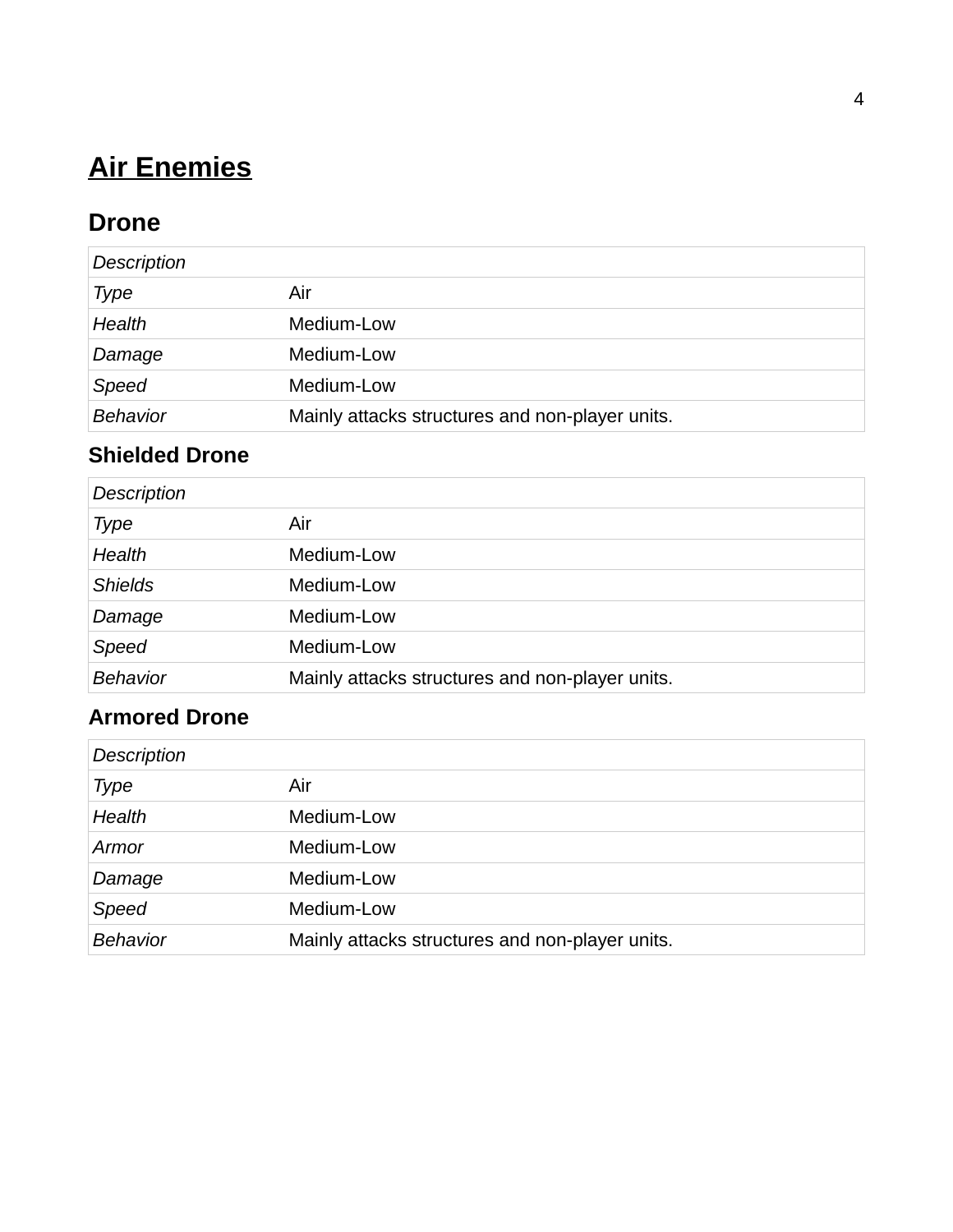#### <span id="page-4-2"></span>**Alpha Drone**

| <b>Description</b> |                                                 |
|--------------------|-------------------------------------------------|
| <b>Type</b>        | Air                                             |
| Health             | Medium-Low                                      |
| <b>Shields</b>     | Medium-Low                                      |
| Armor              | Medium-Low                                      |
| Damage             | Medium-Low                                      |
| Speed              | Medium-Low                                      |
| <b>Behavior</b>    | Mainly attacks structures and non-player units. |

#### <span id="page-4-1"></span>**Hunter**

| <b>Description</b> |                                                                            |
|--------------------|----------------------------------------------------------------------------|
| Type               | Air                                                                        |
| Health             | Medium                                                                     |
| Damage             | Medium                                                                     |
| Speed              | Medium-High                                                                |
| <b>Behavior</b>    | Will actively pursue the player once aggro'd. Has high<br>maneuverability. |

### <span id="page-4-0"></span>**Alpha Hunter**

| Description     |                                                                            |
|-----------------|----------------------------------------------------------------------------|
| Type            | Air                                                                        |
| Health          | Medium                                                                     |
| <b>Shields</b>  | Medium-Low                                                                 |
| Armor           | Medium-Low                                                                 |
| Damage          | Medium                                                                     |
| Speed           | Medium-High                                                                |
| <b>Behavior</b> | Will actively pursue the player once aggro'd. Has high<br>maneuverability. |